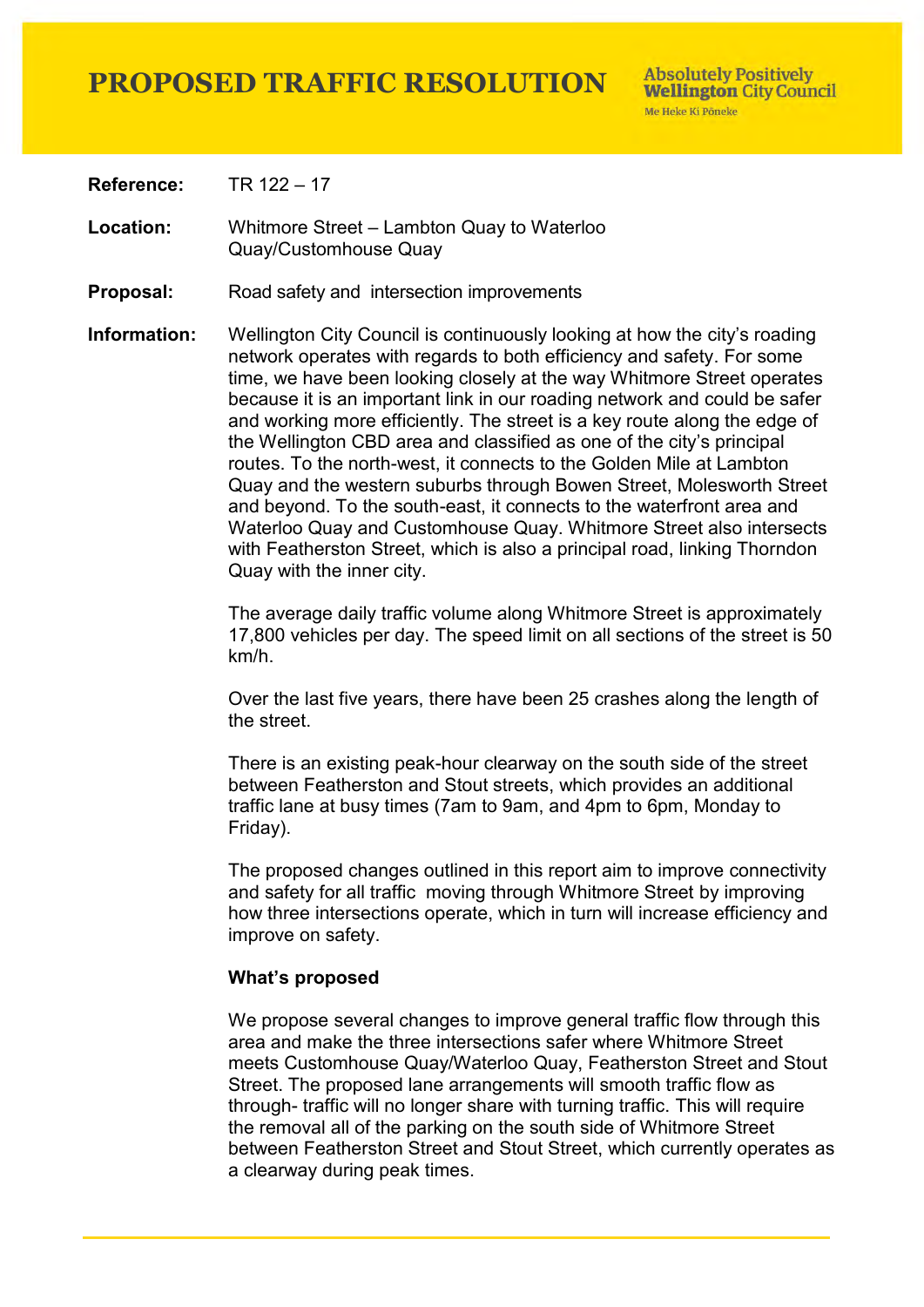**Absolutely Positively Wellington City Council** Me Heke Ki Pôneke

Proposed changes include:

- removing seven car parks on the southern side of Whitmore Street between Stout Street and Featherston Street.
- creating a wider left-hand through-lane on the southern side of Whitmore Street between Stout Street and Featherston Street, providing more room for general traffic and those on bikes traveling west.
- creating two new dedicated right-turn bays for vehicles turning from Whitmore Street into Stout Street, and from Whitmore Street into Featherston Street. This will improve the way these intersections work, make them safer, and mean less congestion and hold-ups for through-traffic.
- creating a short left-turn lane on the section of Whitmore Street between Featherston Street and Waterloo Quay to make it easier for people in vehicles to turn left into Waterloo Quay. This will reduce waiting times for people turning, and help improve the way the intersection works.

No parking will be affected along the northern side of Whitmore Street and the southern side between Lambton Quay and Stout Street. The three P120 pay-and-display car parks will be retained, as well as the entire taxi bay.

In the area immediately adjacent to the project site, there will still be approximately 100 on-street P120 car parks available on Stout Street and 55 on Ballance Street. A multi-storey car park building is located on Stout Street, 20m south of Whitmore Street.

#### **Key dates:**

appropriate

| 1) Advertisement in the Dominion Post newspaper                                                  | 26 September 2017 |
|--------------------------------------------------------------------------------------------------|-------------------|
| 2) Feedback period closes                                                                        | 13 October 2017   |
| If no objections received, report sent to City<br><b>Strategy Committee for approval</b>         | 16 November 2017  |
| If objections are received, further consultation,<br>amendment/s, or proceed with explanation as |                   |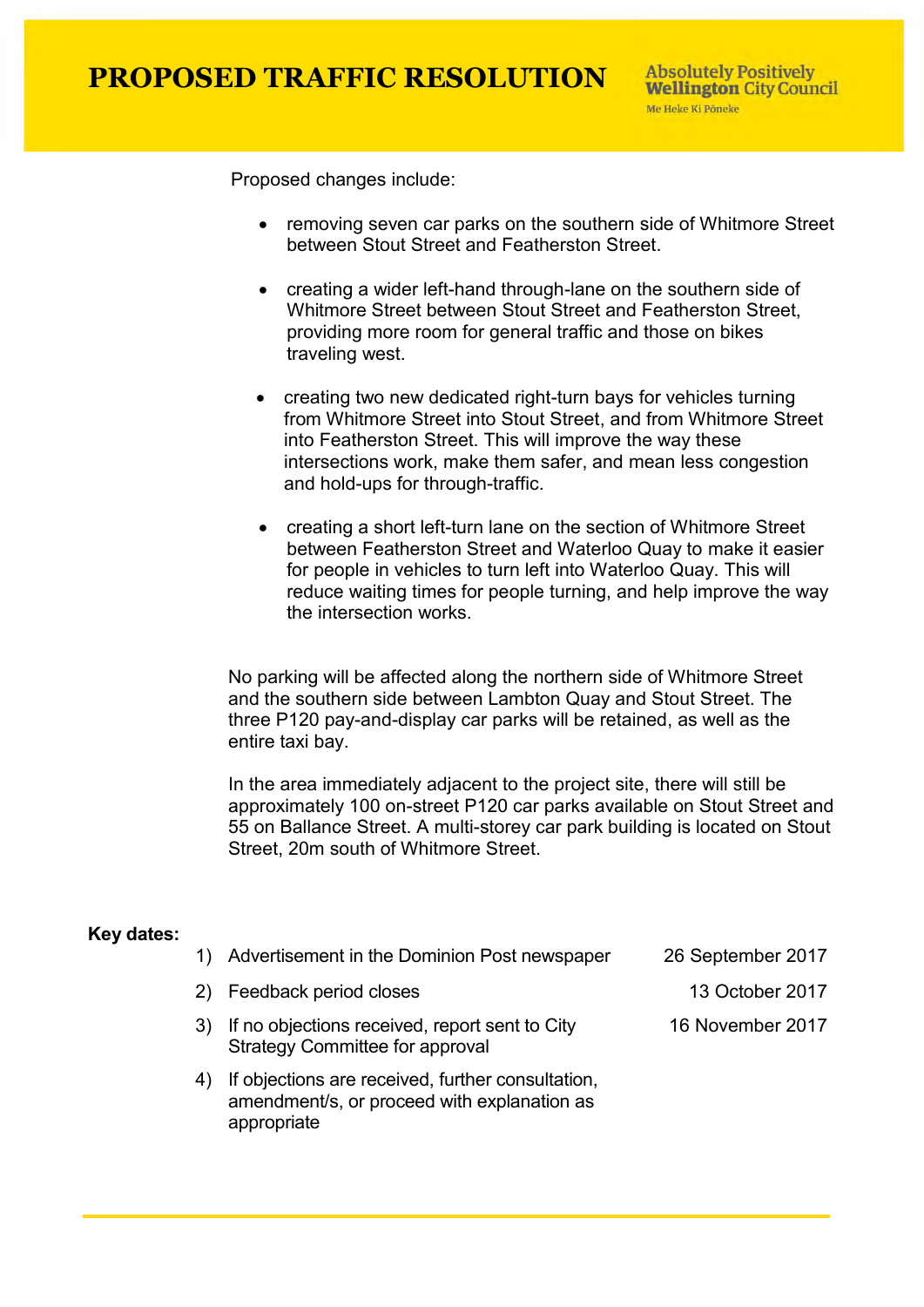**Absolutely Positively Wellington City Council** Me Heke Ki Põneke

#### **Legal description:**

*Delete from Schedule F (Metered parking) of the Traffic Restrictions Schedule* 

| <b>Column One</b>      | <b>Column Two</b>                                                                                                      | <b>Column Three</b>                                                                                                                                                                                                                                                              |
|------------------------|------------------------------------------------------------------------------------------------------------------------|----------------------------------------------------------------------------------------------------------------------------------------------------------------------------------------------------------------------------------------------------------------------------------|
| <b>Whitmore Street</b> | P120 maximum,<br>Monday to Thursday<br>9am-4pm, Friday<br>9am-4pm, 6pm--<br>8pm, Saturday and<br>Sunday 8am-- 6pm.     | Southwest side, commencing 50<br>metres northwest of its<br>intersection with Featherston<br>Street (Grid coordinates x=<br>1748917.6 m, y= 5428512.7 m),<br>and extending in a north-<br>westerly direction following the<br>kerbline for 11 metres. (3<br>parallel car parks)  |
| <b>Whitmore Street</b> | P120 maximum,<br>Monday to Thursday<br>9am–4pm, Friday<br>$9am-4pm$ , $6pm-$<br>8pm, Saturday and<br>Sunday 8am - 6pm. | Southwest side, commencing<br>8.5 metres northwest of its<br>intersection with Featherston<br>Street (Grid coordinates x=<br>1748917.6 m, y= 5428512.7 m),<br>and extending in a north-<br>westerly direction following the<br>kerbline for 23 metres. (4<br>parallel car parks) |

**Prepared By:** Luke Benner **(Transport Projects Engineer)**

**Approved By:** Paul Barker **(Planning Manager Network Improvement)**

**Date:**  20/09/17

### **WCC Contact:**

Luke Benner **Transport Projects Engineer** Wellington City Council 101 Wakefield Street / PO Box 2199, Wellington 6140 Phone:+64 21 270 8148 Email: Luke.Benner@wcc.govt.nz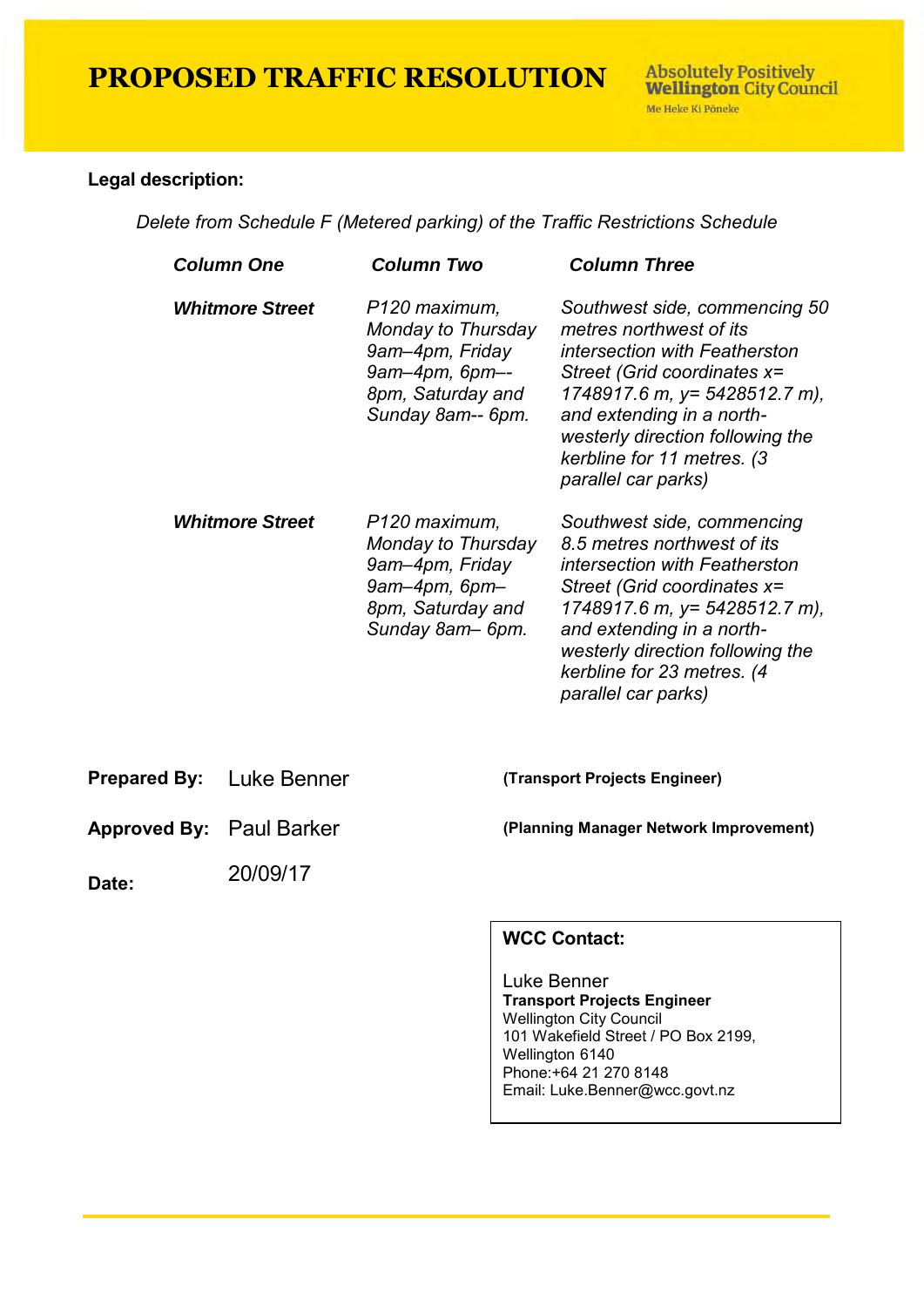**Absolutely Positively<br>Wellington City Council** Me Heke Ki Pôneke